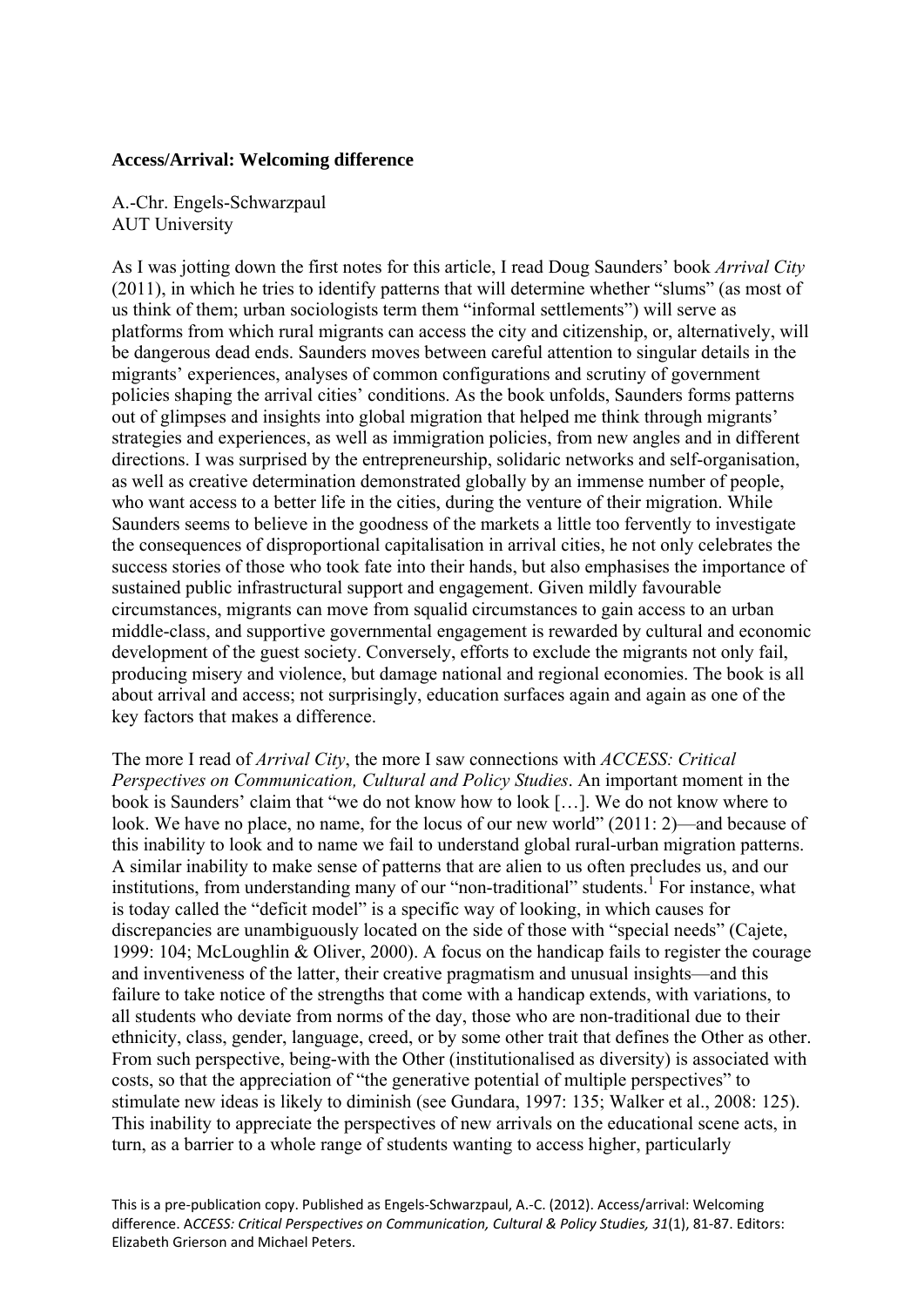postgraduate education. It also debars new forms of knowledge and emergent forms of research.

While I cannot be entirely certain why ACCESS was given its title, I suspect that it is quite in order to take the journal by its name: to think of it as a network whose members want to increase access (as the means, opportunity, right and ability to approach, enter and use) for those who do not have it already. This intention is personally relevant to me since—even though I am more or less an insider today—I was an outsider in 1995, when I considered enrolling for a PhD. After the University of Auckland's Elam School of Fine Arts, where I had completed a Masters thesis in 1985, would not take on supervision in a topic that lay outside the expertise of their only staff member with a PhD (and the School of Architecture, similarly, had no-one qualified to supervise), it was two editors of the journal, ACCESS, who helped me gain access. Jim Marshall was a member of the Deans' committee at the time and told me much later that my name had come up regularly on the agenda ("have we found a supervisor for that woman yet?"). Nobody seemed willing to touch my transdisciplinary topic until Michael Peters offered supervision in 1996. My mode of thinking, too, was that of an outsider, namely German or European, which did not automatically gel with the academic idioms and patterns in Auckland at the time. I had only arrived back in New Zealand a couple of years earlier, having lost whatever naturalisation as a Kiwi I might have acquired during my first stay. Therefore, my own experiences as an immigrant PhD student and, later, a second-language editor form part of the background of this paper, in which I explore some aspects of arrival, right of entry, debate, translation, and change in tertiary education. They combine with observations of PhD students, whom I either supervise or have worked with as leader of the PhD programme in our School, as well as with my affiliation with ACCESS as a journal and a network.

When Jim Marshall, Colin Lankshear and other members of a group of academics (interested in Cultural and Policy Studies and research for Māori education at University of Auckland) initiated and edited ACCESS in the 1980s, they did this in an environment where criticality (as the sustained questioning of the given and the examination of its conditions of possibility), empathy and transformative action, as well as an interest in relations of difference provided shared points of interest.

When I was first exposed to ACCESS as a PhD student, editors Michael Peters, Jim Marshall, and Susan Robertson frequently appointed guest editors for special issues. In 1998, Michael suggested I edit, with my colleague Lucy Holmes, a special issue with papers originating in a symposium of PhD candidates at the School of Education. Jim and Michael both had great faith in students and their trust in our capabilities certainly spurred us on whenever the task of editing and organising our first publication seemed to get a little too much. Eventually, "Divarications: Aesthetics, art, education*,* and culture" went to print in 1999, including diverse papers that shared, however, an un-ease with the "immediate fit" of prevailing paradigms within theory and practice of education in New Zealand and a desire to unsettle biased legitimacies. Contributors thus sought to bring "the undiscussed into discussion, the unformulated into formulation" (Bourdieu, 1977: 169) and asked how things could be otherwise. For the first time in ACCESS, several papers addressed explicitly the role of the arts in education and cultural difference was another strong theme. Amongst the contributors were Janet Mansfield and Elizabeth Grierson, with whom I was to edit another issue in 2001, "Interventions: Inaugural Arts Forum", when Elizabeth had taken over editorship of ACCESS and Michael and Jim had shifted into the role of Consulting Editors, a role they still hold today.2 Three years later, in 2004, Janet and I each co-edited an issue of Volume 23, "Censure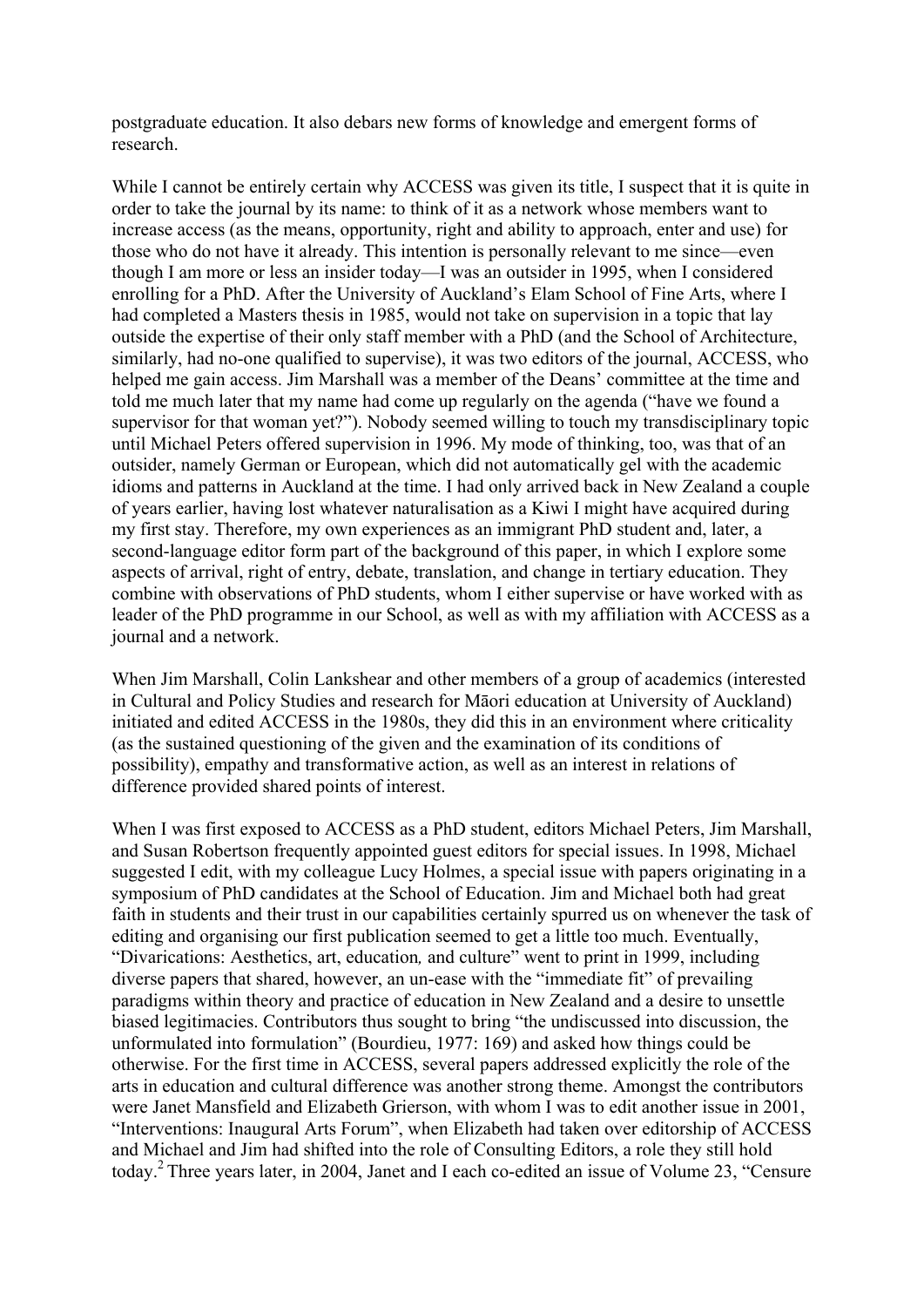and Governance in Education: Policy contexts", with Elizabeth.<sup>3</sup> Most papers had a strong Foucauldian bent—the latter perhaps an influence attributable to Jim Marshall, whose work on Foucault in the context of educational research, teaching and administration would have influenced nearly everyone in his immediate sphere. Several subsequent issues were explicitly concerned with policy matters and internationalisation, for instance volumes 25(2) and  $27(1 \text{ and } 2)$ ,<sup>4</sup> but these topics were also constantly underpinning papers in other issues of ACCESS. This history of joint editing is indicative of a feature that is certainly not exclusive to ACCESS, but nevertheless important for me: collaboration, interdisciplinarity and networking were important values during our PhD candidature at the School of Education. To this day, Michael Peters and Jim Marshall's former PhD students collaborate regularly. Our group of "Michael's maidens", as we called ourselves with a peculiar sense of irony, also included Ho-Chia Chueh and Nesta Devine, the latter a multiple contributor to ACCESS, and currently my colleague at AUT University. These networks have not only given me access to the world of journal editing—which I continued on another level as joint executive editor of *Interstices: Journal of Architecture and Related Arts*, with Ross Jenner from 2004, and for which I have edited several themed issues. They also provide a platform for me to discuss questions of access to the academy and to publishing for my own students today.

ACCESS is still committed to the advancement of critical perspectives on cultural policy and practice, philosophy of education, pedagogy and politics of knowledge in the arts and humanities, creative discourses, knowledge economies and politics. It is Elizabeth Grierson's merit not only to have rescued ACCESS when it needed a dedicated editor, but also to have maintained its continuity and standards—to the extent that it was repeatedly given an A in the Australian Research Council's journal rating exercises.

ACCESS' focus on access—as the means, opportunity, right and ability to approach, enter and use—is urgently needed in societies in which equity has disappeared from the lists of priority goals and tertiary education environments focus on efficient input-output ratios.<sup>5</sup> In Aotearoa/New Zealand, Government stipulated targets for growth in specific areas of the University leaves little space for a sustained engagement with, for instance, the unfolding of Māori and Pacific knowledges. This lack of engagement is further cemented by key performance indicators based on data that only partially reflect complex urban demographics. With 37 per cent of the city's population born overseas in 2006, Auckland is arguably an arrival city in Saunders' sense and the growing enrolment of students from developing countries reflects this. AUT's goals in the 2012-16 Strategic Plan (AUT University, 2011) signals a willingness to engage with "diverse domestic and international student population[s]", to help students develop "international and intercultural competencies", and to advance "educational opportunities and success in the diverse communities of Auckland and New Zealand"—all aspects that Saunders would probably identify as factors contributing to successful arrival cities and their equivalents in educational contexts.

On the other hand, AUT University's 2011 determination of its student clientele was based on an assumption that Māori and Pasifika populations amounted to 9.2 per cent and 11.2 per cent respectively in the "Auckland region". What counts as "region" here is, of course, debatable and by no means stable. For the purposes of the Spatial Design programme in the School of Art and Design, for instance, the hinterland includes the Far North, from where the majority of Māori graduates come, and where the demographic proportion of Māori was anywhere between 54.4 and 33.0 per cent in 2006.<sup>6</sup>If these figures were used instead to determine the weight of Māori epistemologies and methodologies in the overall curriculum, current contents and foci would shift considerably. The openness to all kinds of diversity can,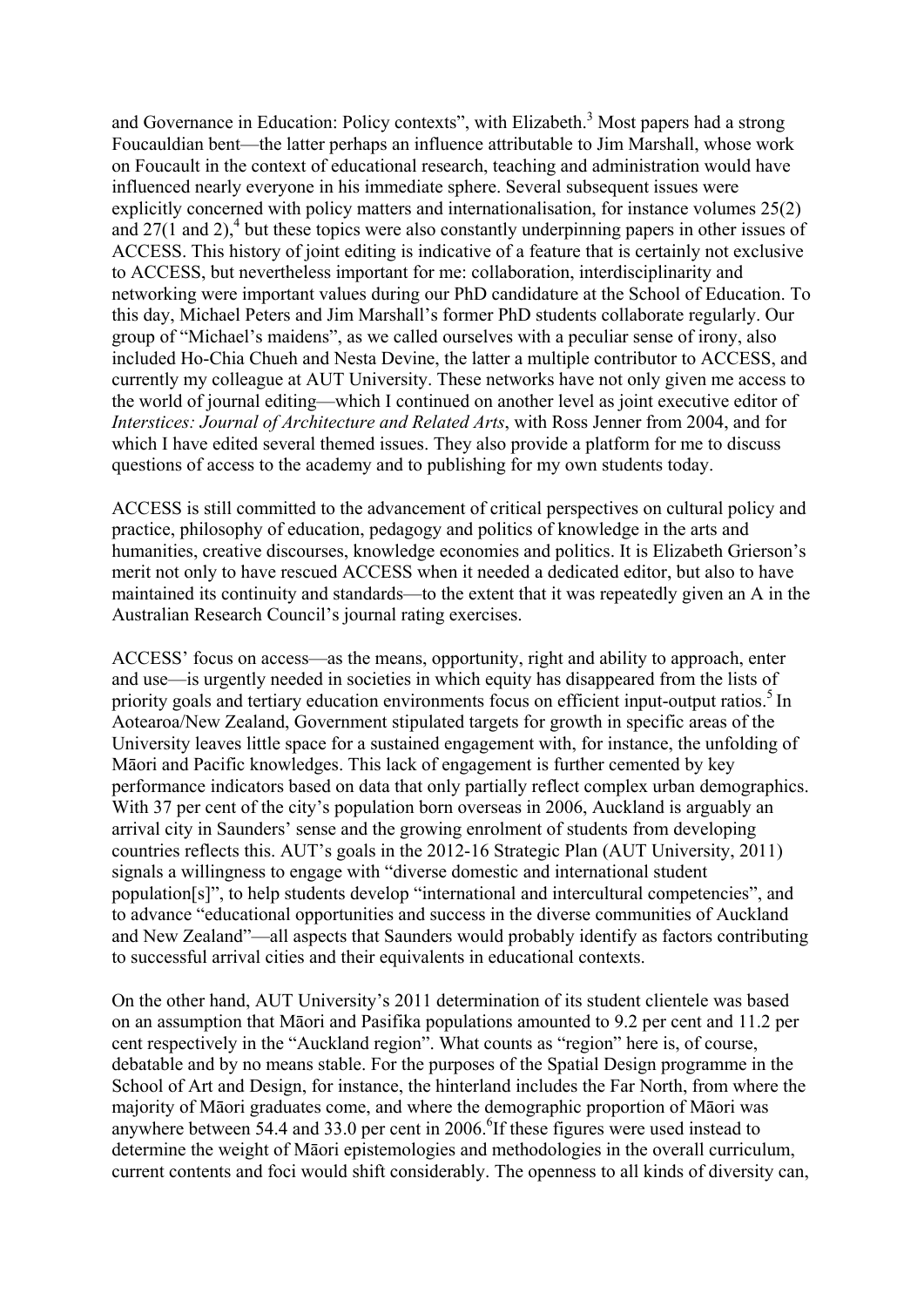and often does, come at the price of a clear-sighted and hardnosed awareness of the particular indigenous kind of difference. In *Arrival City*, Saunders notes that the "residents of arrival cities do not consider themselves 'the poor' but rather successful urbanites who happen to be passing through a period of poverty, perhaps for a generation" (2011: 274). This is not likely to apply to Māori who migrated to the cities in Aotearoa—and at this point, it seems to me, Saunders exhibits a blind spot that mars his otherwise insightful and well informed analysis, a blind spot that is typical of settler societies like Canada and Aotearoa/New Zealand. After a first and fast reading, I did not find a single mention of the particular situation faced by indigenous people in this scenario—this amounts to a perpetuation of a habit of thinking in which early colonial settlements are imagined in *terra nullius*. What would an arrival city have been to those who were "there" before the city founders even arrived? What might it mean for indigenous people migrating into the cities today? Graham Hingangaroa Smith once famously commented on postcoloniality, "did I miss something … did they leave?" Māori students share many of the migrants' features, strategies and tactics that Saunders describes, and many demonstrate similar courage and innovative entrepreneurship. It is, in both cases, not the lack of those qualities that prevents them from arriving, but the misunderstanding of their situation by policy makers, government actions—and educators in our situation. The task of opening access to non-traditional students thus extends in two directions and concerns both indigenous and immigrant populations. But if we do not know how to look, if we do not even know where to start looking, we will have no place and no name for our future world. In Aotearoa, as in other "postcolonial" settler societies, these questions urgently wait to be confronted.

Even in a very general sense, laudable goals concerning diverse domestic and international student populations often disappear in day-to-day operational decisions unless strong arguments are mounted regularly in their support. ACCESS, with its focus on the transformative potential of pedagogies and educational policies in their social and cultural contexts, helps identify, develop and sophisticate such arguments.

It also helps translate themes and issues from one cultural context to another—and by cultural I do not only mean ethnic properties, but equally of those of administrative, technical, political, social or language contexts. At AUT, as in other universities in most parts of the world, international enrolments are becoming increasingly important. They entail the arrival of new students whose ways of thinking, learning and knowing differ significantly from those already predominant at the host university, just as mine did when I was a budding PhD student and as those, very often, of Māori students do. More likely than not, their view of the world is formed through a different language; they bring with them potentials that are rarely recognised. It is sad to see how unprepared the majority of staff and students are for a full engagement with these differences (if they register them), and how most do not know how to look to understand. From my own situation, as an immigrant and second language speaker of English, I remember that many a missed engagement was a consequence of failed translation processes. Paul Ricoeur makes an explicit connection between literal and cultural translation processes when he talks about *linguistic hospitality* which, if it prevails in a translator's inherently agonistic practices, can make her work deeply satisfying. Translation, for Ricoeur, is an art of negotiating between Self and Other, a correspondence without adequacy or "complete adhesion" (Kearney, 2007: 151), a fragile condition supported by a minimum bilingualism and the recognition that "just as in the act of telling a story, we can translate differently, without hope of filling the gap between equivalence and total adequacy" (Ricœur, 2006: 10). In this relationship, "the pleasure of dwelling in the other's language is balanced by the pleasure of receiving the foreign word at home, in one's own welcoming house" (10).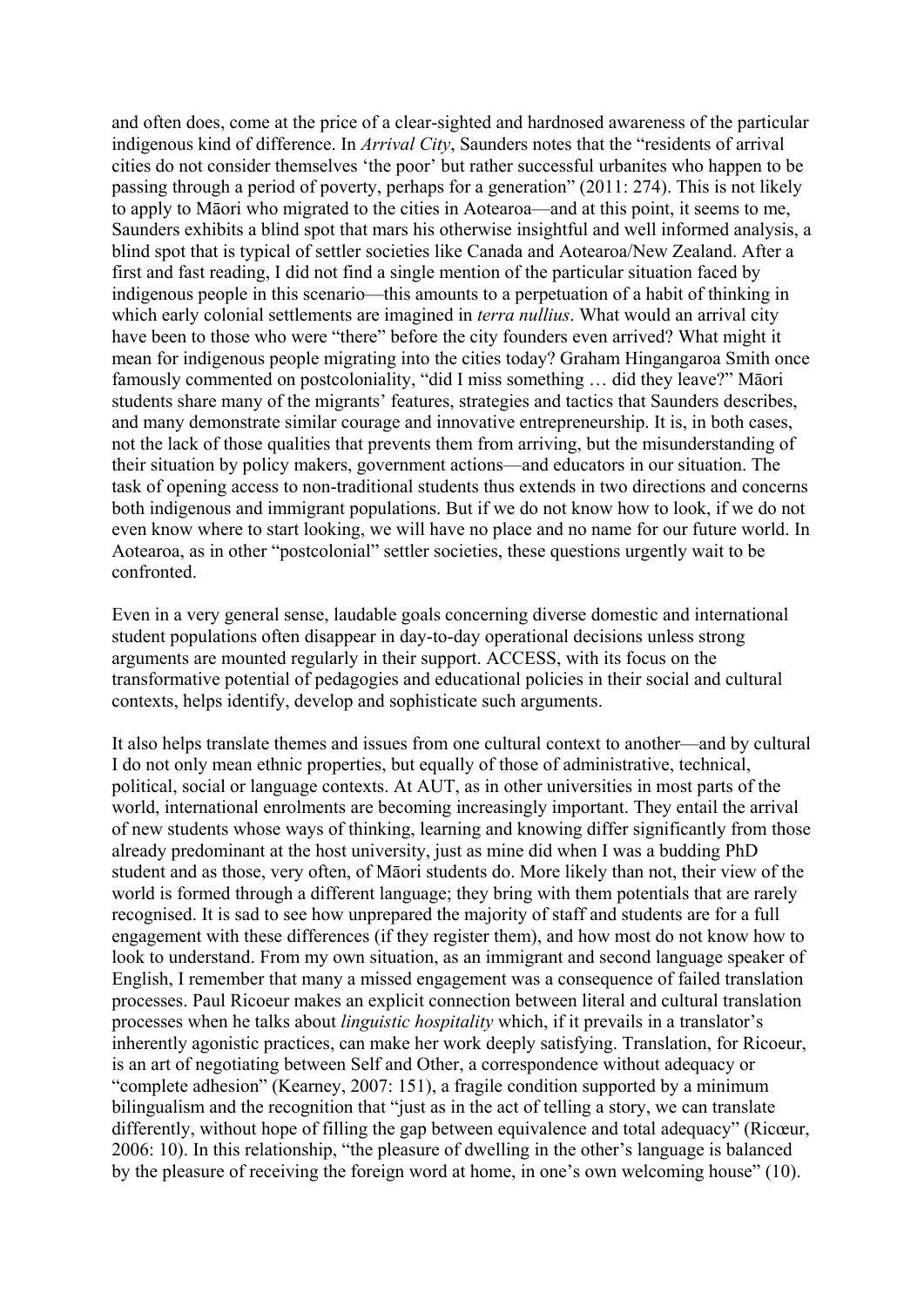Dialogue between Self and stranger (*dia-legein* as both conversation and the establishment of differences) then welcomes difference and invites the strange to "step into the fabric of [one's] own speech" (Kearney, 2007: 151).

ACCESS and of *Arrival City* are both concerned with what invites or obstructs access. The understanding of these patterns becomes increasingly important the more educational environments are exposed to the internationalisation of teaching and research, the emergence of new creative research agendas, the discussion of creative universities, and also current moves towards open access publications.

Saunders is probably too sanguine about the economic functions of arrival cities and the role of the middle-class. Nevertheless, his observations of the dynamic links between the migrants' original communities and the urban networks, each supporting and advancing the other and forging inter-generational chains leading to the migrants' arrival in the established city and the survival of the village, have relevance in the current development of Western universities. As someone who accompanies students on their journey of learning, I have a deep interest in the problems and potentials of "non-traditional" students. AUT is proudly called a university for the changing world and many staff are interested in the diverse approaches of new arrivals to undergraduate and postgraduate study. Yet, universities in New Zealand, who have to operate as businesses, are caught in what Marshall calls a "march of performativity" (in Peters, 2005: 295). In this situation, it is not only important to be able to argue the inherent human right to educational access, but also the benefits to the institution deriving from non-traditional students' participation. The AUT strategic plan stipulates all the right values for the inclusion of Māori, Pasifika and international students alongside mainstream Pākehā. To implement those values at the operational, day-to-day level, it is crucial that these values and goals are translated into valid curricula and engaged with at the level of research, teaching and administration.

ACCESS has, since I have known about it, demonstrated a commitment to asking questions about how a given situation could be otherwise and better, and how we can think about "difference" differently. Access has been a concern, not only a title, and there have also been moments where the peculiar difference indigenous students bring with them to the task of learning and research was explicitly made a topic—as in Vol. 8(1), 1989. ACCESS is well placed to further expand and refine these questions, and I look forward to future discussions engaging with and exceeding Saunders' insights in *Arrival City*.

## **Notes**

1. "Traditional" students were the majority of students in Western universities until about twenty years ago: "male, from high-status social-economic backgrounds, members of majority ethnic and/or racial groups, and without disability" (Taylor & Beasley 2005: 141).

2. The title of the 2001 issue signalled Elizabeth's strong interest and engagement with art as a form of knowledge in education. To discuss and debate the recently introduced *Arts in the New Zealand Curriculum: Draft* (1999) and *The Arts in the New Zealand Curriculum* (2000), Elizabeth and Janet had organized the *ARTS FORUM: The Draft Arts Curriculum and Teacher Education in the Postmodern Context in 2000, at The* University of Auckland. Educators in the arts, from primary, secondary and tertiary backgrounds, presented papers with a focus on music and visual arts. The subsequent journal issue included papers from the forum, as well as contributions submitted in response to invitations and a call for papers. Under Elizabeth's editorship, several later ACCESS issues continued an engagement with arts and aesthetics in education: a double issue in 2003, "Technology, Culture and Value: Heideggerian themes"; in 2009, "Creative Arts in Policy and Practice"; in 2010, "Aesthetics in Action"; and in 2011, "Ways of Drawing Out" and "Theatre and Performance in the Asia-Pacific". Outside these explicitly themed issues, many contributions addressed art and design practices and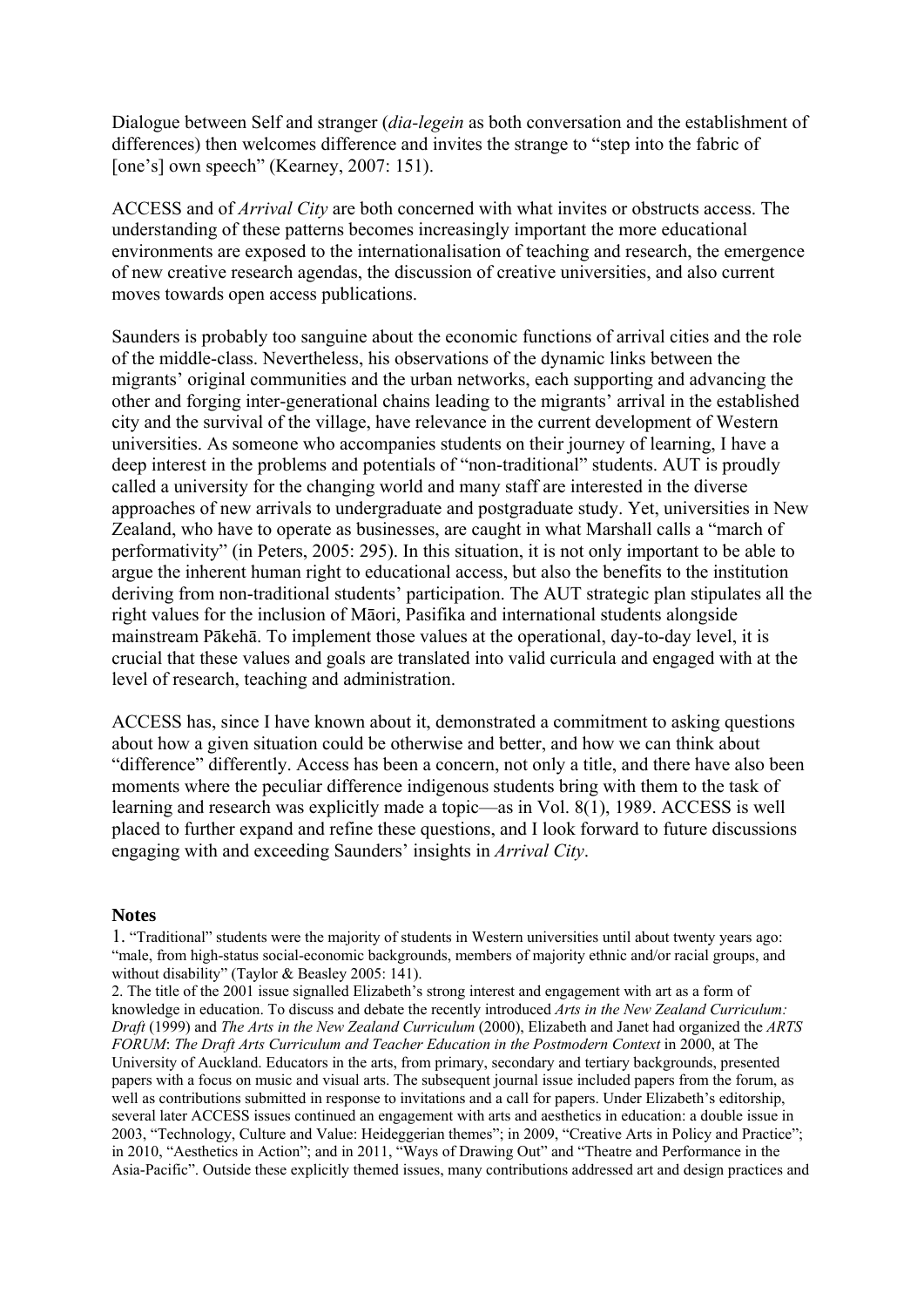theories in education. Vol 22 (1 & 2) 2003, Double Issue. "Technology, Culture and Value: Heideggerian themes" explores technology, culture and value through the work of Heidegger. The collection extends the critical approach to contemporary questions of technology and technologised thinking in the work of education, cultural production, language and self or social constitution. Vol. 28 (1) 2009, "Creative Arts in Policy and Practice" addresses issues of creativity in education, global policies of UNESCO, local narratives of creative practice, innovation and enterprise discourses and the politics of aesthetic production in neoliberal discourses of education. Vol 29 (1) 2010, "Aesthetics in Action" investigates questions and issues of aesthetics in urban contexts and explores the shaping powers of aesthetics in action furthering our understanding of culture building in national and globalised conditions and extending discourses of aesthetics in context of place-making. Vol 30 (1) 2011, "Ways of Drawing Out: Thinking, mapping, designing, communicating beyond the boundaries" considers new and emerging ways of organising learning in a complex world, exposing normative practices to challenge through arts and sciences, philosophy and psychoanalysis, calligraphy and design, and their applications in education. Vol 30 (2) 2011, "Theatre and performance in the Asia-Pacific: Regional culture and modernity in the global era".

3. Elizabeth and Janet's issue concerned politics of curriculum history, curriculum change and teacher education, professional development in education, union education, and university teacher education. Elizabeth and I edited the second issue, "Internationalism, Diversity and Governance", which addressed internationalism in education, the Tertiary Education Commission's role in New Zealand, export education policies and practices, cultural equity in policy and pedagogy. Vol. 23 (1 & 2) 2004, "Censure and Governance in Education: Policy Contexts" engages themes of educational governance and governmentality particularly in response to teacher education and issues of diversity and internationalism; plus an Annotated Bibliography of ACCESS Journal 1982-2005.

4. Vol. 25 (2) 2006, "Politics of Globalisation, Research and Pedagogy" addresses research and pedagogy in context of the politics of globalisation, raising questions of audit and management, quality systems, politics of regulation in academic work, the political goal setting of global knowledge economies and the way these systems constitute academic subjectivity. Vol. 27 (1 & 2), "The Politics of Educational Research: International perspectives on research accountability and audit systems" investigates the terrain of research accountability and audit systems, including ranking processes such as the RAE, RQF/ERA, PBRF.

5. The "principal mode of production" currently determining academic work, see Grierson (2006: 74). 6. See Palmer and Nepia (2011). In the Auckland Region, the proportions ranged from 7.8 per cent in Auckland City to 26.0 per cent in Papakura. Seen in another way, 32.4 per cent of New Zealand's total population live in the Auckland region while 24.3 per cent of the total Māori population does, which makes Auckland's the largest Māori population of the six New Zealand centres. 87.0 per cent of the Māori population lived in the North Island in 2006. See http://www.stats.govt.nz/Census/2006CensusHomePage/QuickStats/quickstats-about-asubject/maori/location-te-wahi.aspx

## **References**

AUT University (2011). *Auckland University of Technology: Strategic Plan 2012-16*. Retrieved 7 June 1912 from http://www.aut.ac.nz/\_\_data/assets/pdf\_file/0006/263139/AUT\_Strategic\_Plan\_2012- 16\_FINAL.PDF

- Bourdieu, P. (1977). Outline of a theory of practice (R. Nice, Trans.). Cambridge, UK: Cambridge University Press.
- Cajete, G. A. (1999). *Igniting the Sparkle. An Indigenous science education model*. Skyand, NC: Kivaki Press.
- Grierson, E.M. (2006). Between Empires: Globalisation and knowledge. *ACCESS: Critical Perspectives on Communication, Cultural & Policy Studies, 25*(2), 66-78.
- Gundara, J. (1997). Intercultural Issues and Doctoral Studies. In N.J. Graves & V.P. Varma (Eds.), *Working for a Doctorate: A Guide for the humanities and social sciences* (1, pp. 131-151). New York, NY: Routledge.
- Kearney, R. (2007). Paul Ricoeur and the Hermeneutics of Translation. *Research in Phenomenology, 37*(2), 147-159. doi:10.1163/156916407x185610